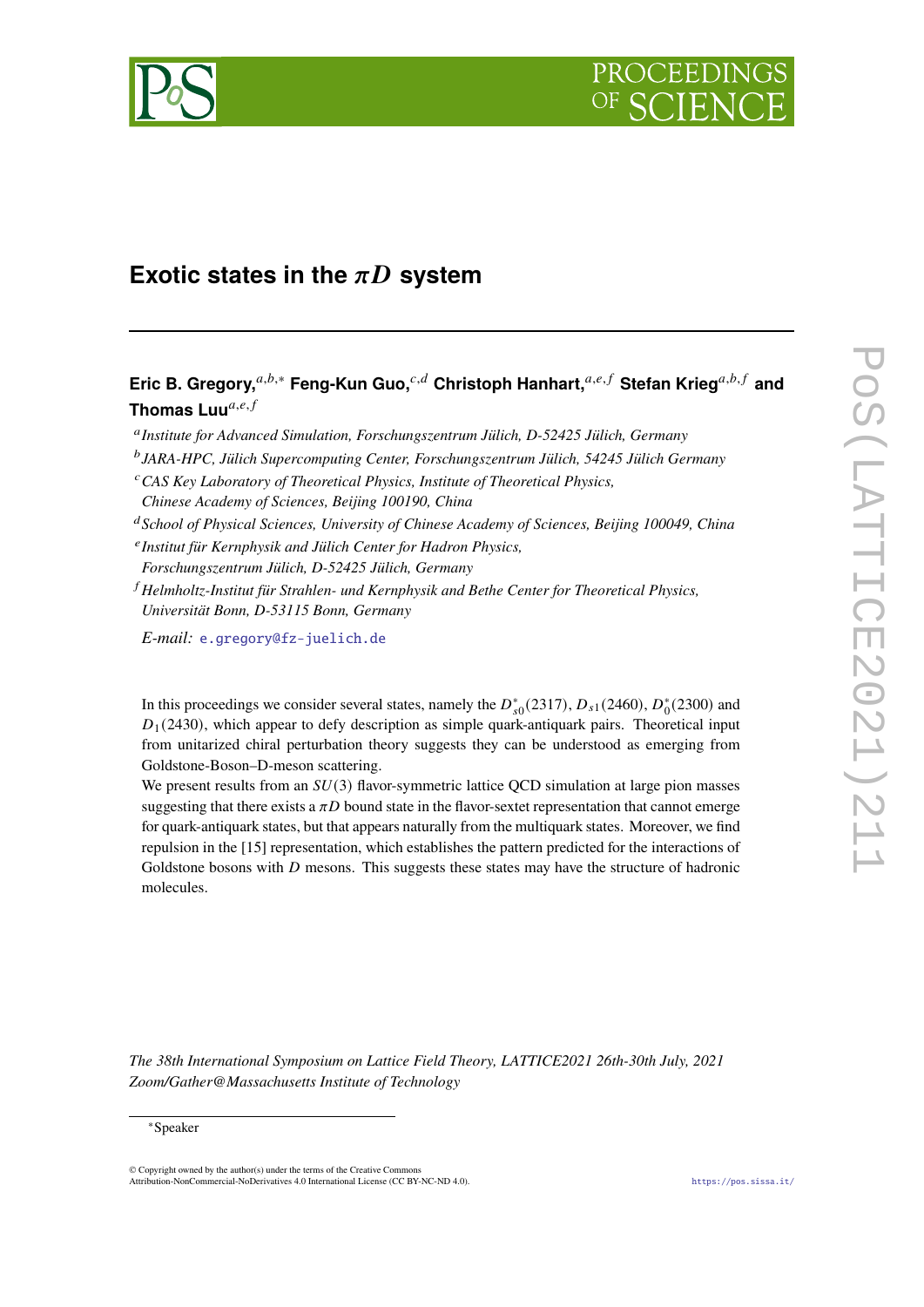## **1. Introduction**

A major goal of modern particle physics is to explain the nature of particles observed in experiments. We focus on several observed particles, namely  $D_{s0}^*(2317)$ ,  $D_{s1}(2460)$ ,  $D_0^*$  $_{0}^{*}(2300)$ and  $D_1(2430)$ , which defy explanation through the quark model as simple  $q\bar{q}$  meson states. The  $D_{s0}^{*}(2317)$  and  $D_{s1}(2460)$  states are lighter than quark model predictions would suggest [\[1–](#page-7-0)[3\]](#page-8-0). Furthermore, we expect that non-strange states should be about 150 MeV lighter than their strange counterparts. However,  $D_0^*$  $^{*}_{0}$ (2300) and  $D_1$ (2430) are similar in mass to their corresponding strange states.

The likely explanation is that these states are exotic. Insight into their nature has come from unitarized chiral perturbation theory (U<sub>X</sub>PT) [\[4](#page-8-1)[–8\]](#page-8-2). U<sub>X</sub>PT suggests that  $D_{s0}^{*}(2317)$  is a DK molecule and that the very broad  $D_0^*$  $_{0}^{*}(2300)$  state contains two poles around 2105 MeV and 2451 MeV. Also the  $D_{s0}^*(2317)$  is the  $SU(3)$ -flavor partner of the lower of these two poles, while the upper pole is a member of an  $SU(3)$ -sextet.

Several lattice studies have added information about these states, with [\[9\]](#page-8-3) examining  $DK$ scattering. The Regensburg group calculated  $D_{s0}^*(2317)$  and  $D_{s1}(2460)$  masses [\[10\]](#page-8-4). The Hadron Spectrum Collaboration predicted that the lightest  $D_0^*$  $_0^*$  should be below 2300MeV. For reviews, see Refs. [\[11,](#page-8-5) [12\]](#page-8-6).

There remain, however, questions regarding the structure of these states: are they compact tetraquarks of the diquark-antidiquark type or are they hadronic molecules, as suggested by  $U_{\chi}PT$ ?

Further insight comes from understanding the nature of the  $SU(3)$ -flavor multiplets. In a flavor-symmetric world, a four-quark state  $c\overline{q}q\overline{q}$  breaks down as

$$
[\bar{3}] \otimes [8] = [15] \oplus [6] \oplus [\bar{3}], \qquad (1)
$$

ignoring the  $\overline{3}$  arising from  $c\overline{q}$  coupling to the flavor-singlet  $q\overline{q}$ . Dmitrasinovic predicted that in a tetraquark configuration, all multiplets are attractive [\[13\]](#page-8-7). On the other hand,  $U_{\chi}PT$  predicts that for hadronic molecules, the  $\lceil 3 \rceil$  would be the most attractive multiplet, followed by the  $\lceil 6 \rceil$ , with the [15] being repulsive [\[4,](#page-8-1) [14,](#page-8-8) [15\]](#page-8-9).

With these conflicting predictions, determination of the attractive or repulsive nature of the  $SU(3)$  multiplets could lend strong support to either the compact tetraquark or hardonic molecule hypothesis. With this in mind, we set out to do a  $SU(3)$ -flavor symmetric lattice calculation of the  $D\pi$  system.

#### **2. Lattice Calculation**

#### **2.1 Ensemble tuning**

The U<sub>X</sub>PT calculation of Du *et al.* [\[6\]](#page-8-10) suggests that  $SU(3)$  flavor symmetric light quarks tuned so that the pion mass  $M_{\pi}$  roughly in the range 600 – 700 MeV should produce a near-threshold virtual or bound state in the[6] representation. Our goal then was to generate ensembles with three light quarks tuned to give the flavor symmetric pions in this mass range, and the charm quark at its physical mass.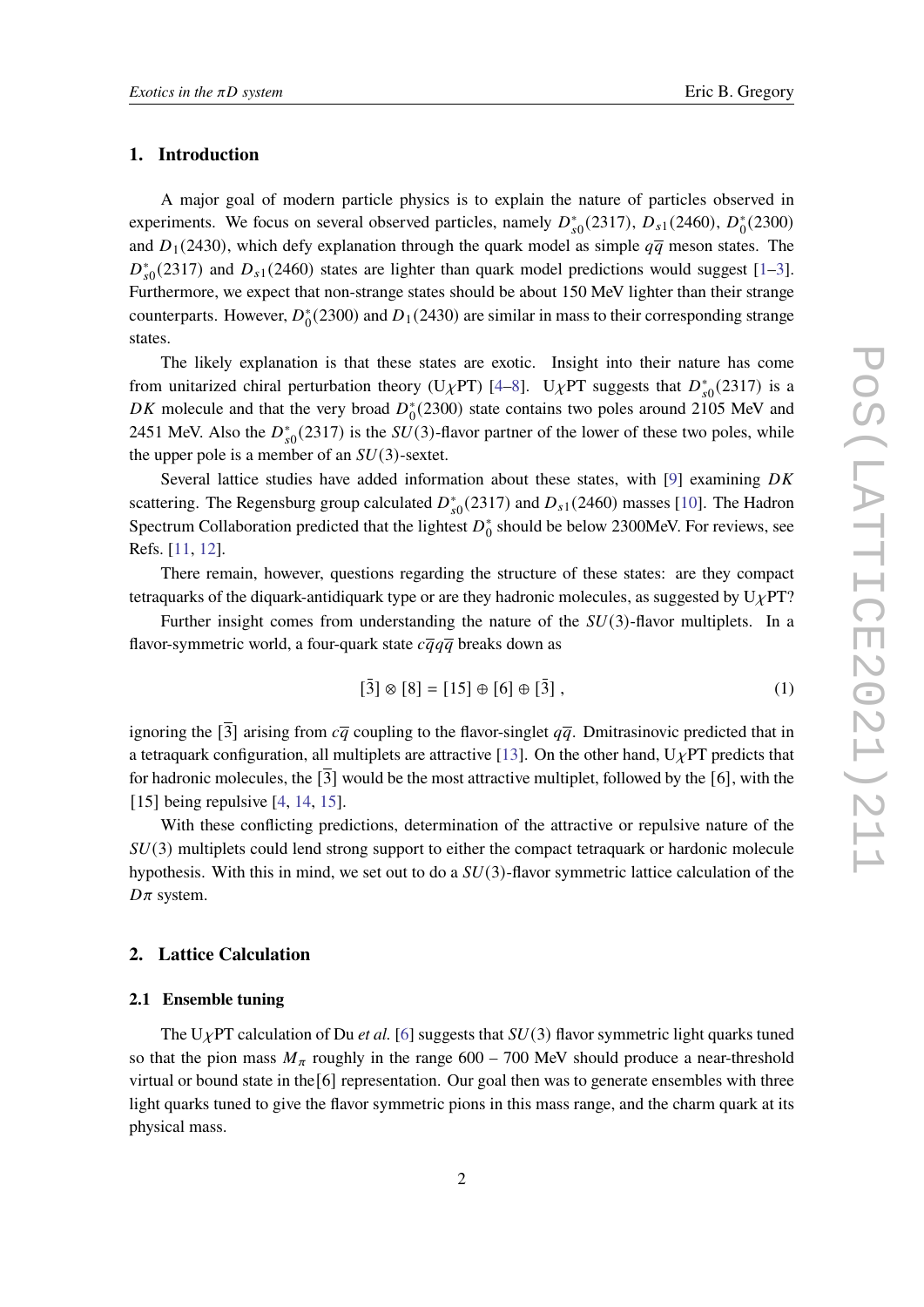Using CHROMA [\[16\]](#page-8-11), with either QPHIX[\[18\]](#page-8-12) or QUDA[\[17\]](#page-8-13), we generated 63 tuning ensembles with clover Wilson fermions with six iterations of stout smearing. We initially explored three values of the coupling,  $\beta = 3.4, 3.5$  and 3.6.

The tuning procedure is complicated by the lack of light quarks near the physical mass range. This prevents us from setting the lattice scale with traditional light hadron observables and methods such as renormalization flow, which are calibrated with the light hadron spectrum. Instead we use a three-step tuning procedure and rely on charmonium splitting to set the lattice scale.

In the first step we construct the ratio

$$
R = \frac{M_{J/\psi} - M_{\eta_c}}{M_{J/\psi}}\tag{2}
$$

<span id="page-2-0"></span>and vary the bare charm quark mass until the physical value of  $R = 0.365$  is achieved. We then read off the value of  $am_c$  that gives physical charm quarks. This step is illustrated in Fig. [1.](#page-2-0)



**Figure 1:** Tuning  $m_c$ . For each  $\beta$ , we find the value of  $am_c$  where the linear fit to measured values of the charmonium splitting ratio (dashed lines) crosses the physical value  $R = 0.0365$  (blue line).

Once we have determined the target  $am_c$  for each  $\beta$ , we use the value of the charmonium splitting  $aM_{J/\psi} - aM_{\eta_c}$  to establish the lattice spacing:

$$
a = \frac{(aM_{J/\psi} - aM_{\eta_c})_{\text{latt}}}{(M_{J/\psi} - M_{\eta_c})_{\text{phys}}} = \frac{(aM_{J/\psi} - aM_{\eta_c})_{\text{latt}}}{113 \text{ MeV}}.
$$
 (3)

This process is illustrated in Fig. [2.](#page-3-0)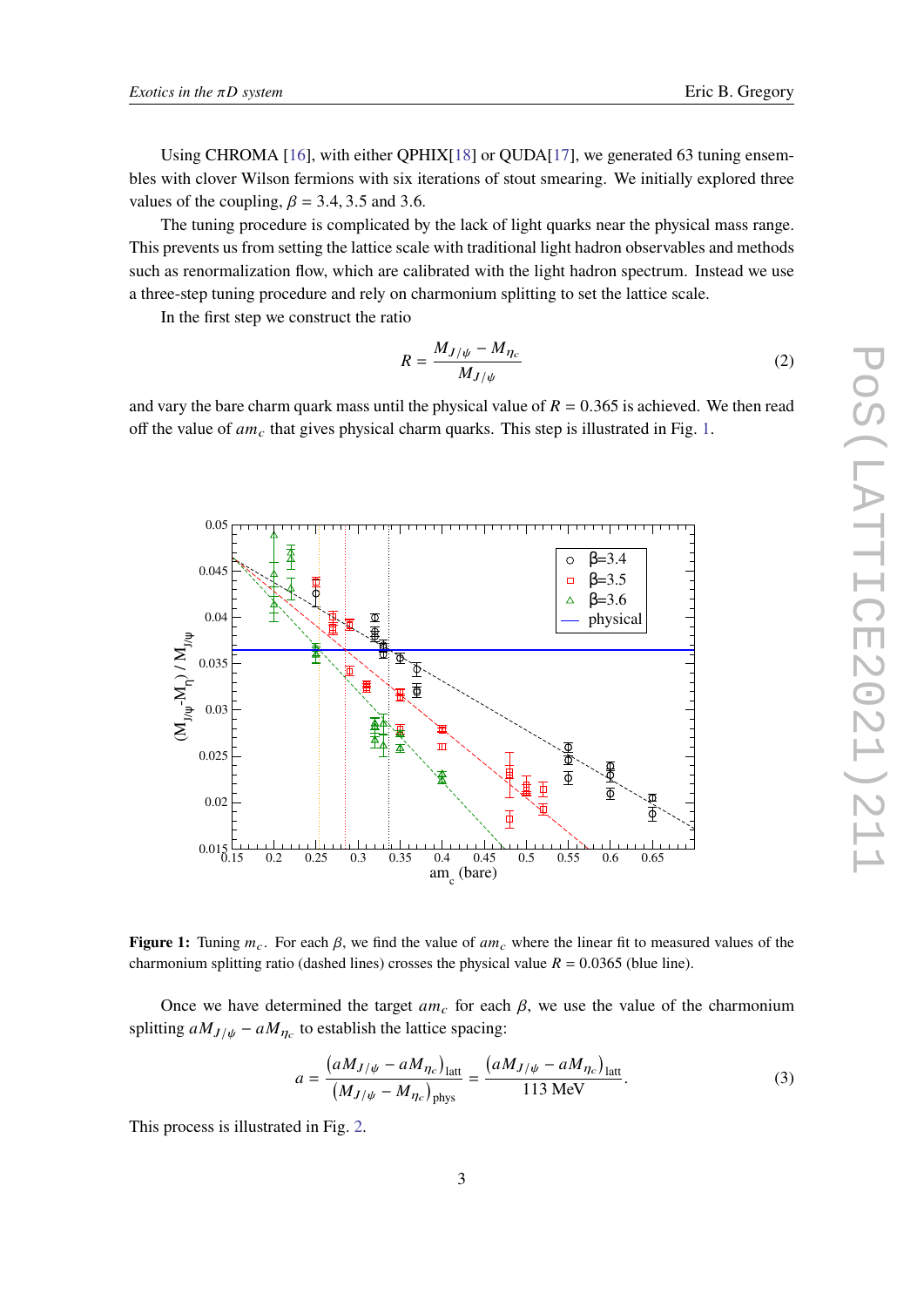<span id="page-3-0"></span>

**Figure 2:** Determining the lattice scale a. Where the linear fits to lattice values of the splitting  $a(M_{J/\psi} - M_{\eta_c})$ intersect the value of  $am_c$  determined for each  $\beta$  in the first step, we use this splitting to determine the lattice spacing  $a$  in GeV<sup>-1</sup> (horizontal dashed lines to the right axis).

We note that we do not include disconnected diagrams in our calculation of  $M_{J/\psi}$  and  $M_{\eta_c}$ which we estimate introduces a 10% systematic overestimation of  $(aM_{J/\psi} - aM_{\eta_c})_{\text{latt}}$  and hence a corresponding error in  $a$  [\[19\]](#page-8-14).

The final step is to find the value of the bare light quark mass,  $am_s$ , that produces pions in the 600 – 700 MeV range. This is straightforward now that we have an estimate for the lattice spacing . See Fig. [3.](#page-4-0)

We reiterate that, with the exception of the charm quark, we are not tuning to physical quark masses, nor are we attempting precision spectroscopy requiring a continuum extrapolation. For our purposes a single lattice spacing is sufficient to investigate the nature of the  $SU(3)$  multiplets. For this reason, we focus from here on the  $\beta = 3.6$  ensembles.

We find that for  $\beta = 3.6$ ,  $a = 0.27(2)_{stat}(2)_{sys}$  GeV<sup>-1</sup>. At this lattice spacing, our ensemble at  $am_q = -0.013$ ,  $am_c = 0.25$  is very close to the target point and corresponds to  $M_\pi = 612(90)$  MeV (with the uncertainty dominated by the lattice spacing determination). At this target point we generated three ensembles, each with  $L_t = 64$  lattice units in the time direction, but varying spatial volumes of  $L_s^3 = 32^3$ , 40<sup>3</sup> and 48<sup>3</sup>. These correspond roughly to spatial sizes of 1.6, 2.1 and 2.6 fm, respectively. For each we generated 2500 – 2700 trajectories.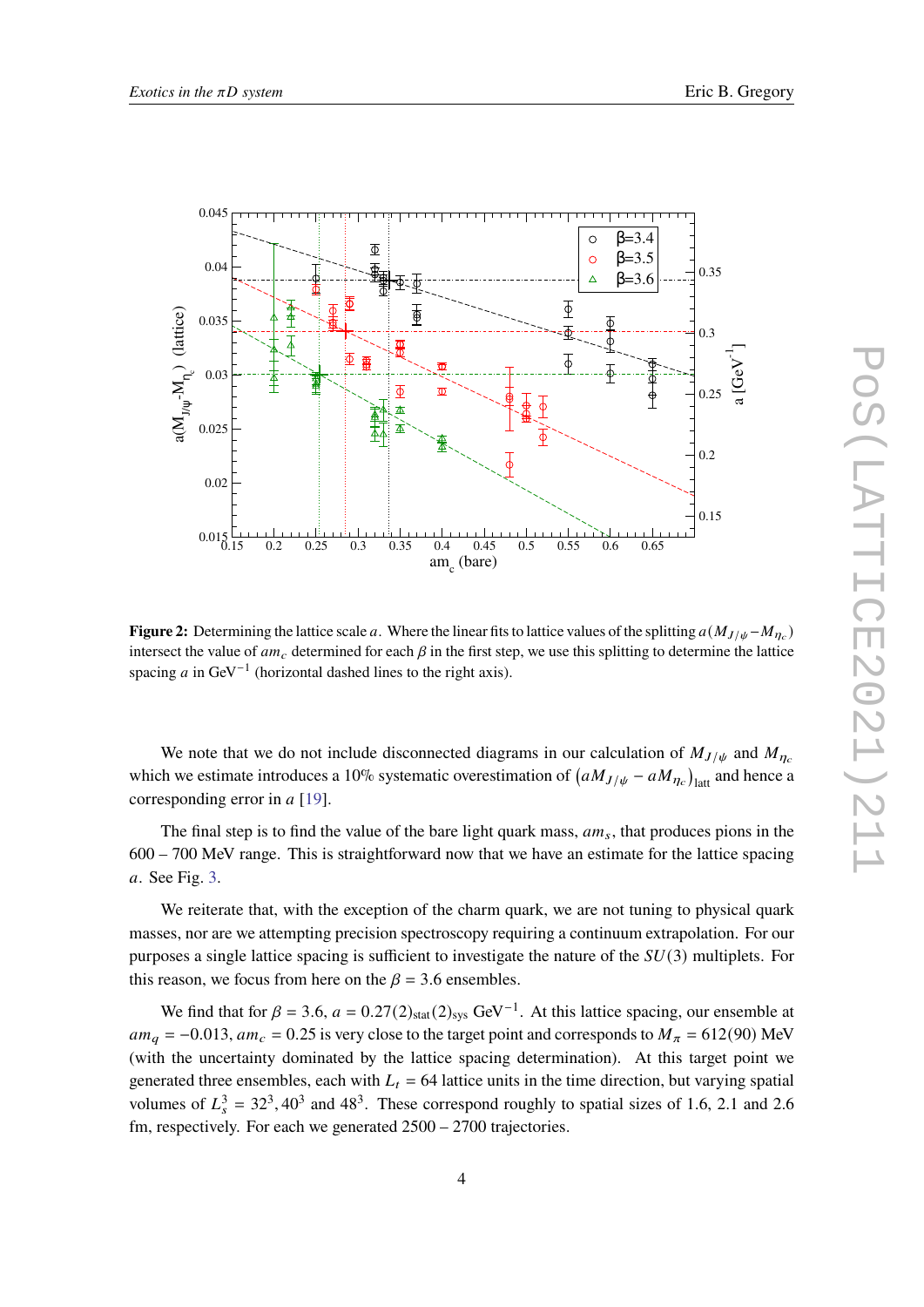<span id="page-4-0"></span>

**Figure 3:** Tuning the light ( $SU(3)$ ) quark masses. The dashed diagonal lines are linear fits to  $(m_q, aM_\pi)$ . The dashed vertical lines drop from the point the fit lines pass through  $a(650 \text{ MeV})$ . The vertical solid lines correspond to 600 MeV and 700 MeV. Different  $a$  for each  $\beta$  is implied.

### **2.2 Interpolating operator design and measurement**

Because the  $\lceil \overline{3} \rceil$  is not useful for distinguishing between tetraquarks and hadronic molecules, and because of the additional computational difficulty in resolving its disconnected diagrams, we do not address the  $\overline{3}$  irrep in the lattice simulation described below. We focus instead on the [6] and [15].

To construct the appropriate interpolating operators for the [6] and [15] we first construct the needed  $SU(3)$  flavor states within a tensor basis [\[20\]](#page-8-15). Since the c quark is in an  $SU(3)$  singlet, the states for the remaining degenerate light quarks can be constructed with appropriate projection onto the [6] and [15] irreps. Table [1](#page-5-0) shows the states and their quantum numbers for the [6] irrep.

If we choose state 5, we would write down the operator:

$$
O_{[6]}^{5}(x';x) = \frac{1}{\sqrt{2}} \left\{ \left[ \bar{s}(x') \Gamma c(x') \right] \left[ \bar{d}(x) \Gamma u(x) \right] - \left[ \bar{d}(x') \Gamma c(x') \right] \left[ \bar{s}(x) \Gamma u(x) \right] \right\}.
$$
 (4)

We could instead write the operator for state 6:

$$
O_{[6]}^{5}(x';x) = \frac{1}{\sqrt{2}} \left\{ \left[ \bar{s}(x') \Gamma c(x') \right] \left[ \bar{d}(x) \Gamma u(x) \right] - \left[ \bar{d}(x') \Gamma c(x') \right] \left[ \bar{s}(x) \Gamma u(x) \right] \right\}.
$$
 (5)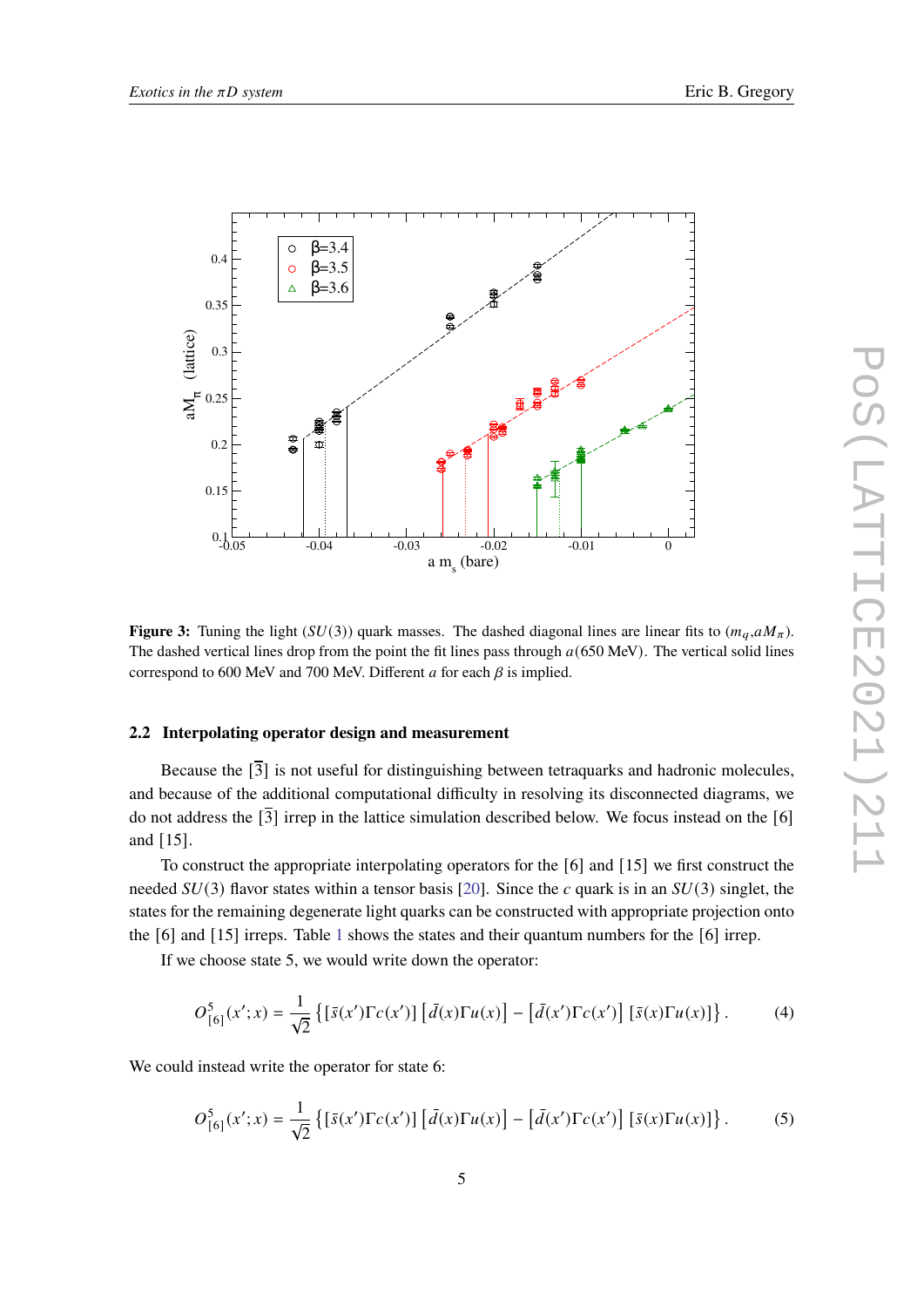<span id="page-5-0"></span>

| <b>Table 1:</b> The light quark content of the states in the [6] representation and their associated quantum numbers. |  |
|-----------------------------------------------------------------------------------------------------------------------|--|
| $T_a^2$ is the Casimir operator, $I_z$ is the third component of isospin, and Y is the hypercharge.                   |  |

| state | components                                                                                                                                          |                | $\overline{z}$ |                |
|-------|-----------------------------------------------------------------------------------------------------------------------------------------------------|----------------|----------------|----------------|
|       | $- u\bar{u}\bar{d}\rangle\frac{1}{2}+ u\bar{d}\bar{u}\rangle\frac{1}{2}- s\bar{d}\bar{s}\rangle\frac{1}{2}+ s\bar{s}\bar{d}\rangle\frac{1}{2}$      | $\frac{10}{3}$ | $+\tilde{z}$   |                |
| 2     | $ d\bar{u}\bar{d}\rangle\frac{1}{2} -  d\bar{d}\bar{u}\rangle\frac{1}{2} -  s\bar{u}\bar{s}\rangle\frac{1}{2} +  s\bar{s}\bar{u}\rangle\frac{1}{2}$ | $rac{10}{3}$   |                |                |
| 3     | $ u\bar{u}\bar{s}\rangle\frac{1}{2}- u\bar{s}\bar{u}\rangle\frac{1}{2}- d\bar{d}\bar{s}\rangle\frac{1}{2}+ d\bar{s}\bar{d}\rangle\frac{1}{2}$       | $rac{10}{3}$   |                |                |
| 4     | $\langle d\bar{s}\bar{u}\rangle\frac{1}{\sqrt{2}} - \langle d\bar{u}\bar{s}\rangle\frac{1}{\sqrt{2}}$                                               | $\frac{10}{3}$ |                | $+\frac{2}{2}$ |
| 5     | $ u\bar{s}\bar{d}\rangle \frac{1}{\sqrt{2}} -  u\bar{d}\bar{s}\rangle \frac{1}{\sqrt{2}}$                                                           | $\frac{10}{3}$ | $+1$           | $+\frac{2}{3}$ |
|       | $ sd\bar{u}\rangle \frac{1}{\sqrt{2}} -  s\bar{u}\bar{d}\rangle \frac{1}{\sqrt{2}}$                                                                 |                |                |                |

Regardless, at the SU(3) point we get the same expression when we complete the contractions to obtain the correlator:

$$
\langle O_{[6]}^i(y';y)\overline{O}_{[6]}^i(x;x)\rangle = \text{Tr}\left[\Gamma\gamma_5\mathcal{S}_{y';x}^\dagger\gamma_5\Gamma\mathcal{S}_{y';x}\right]\text{Tr}\left[\Gamma\gamma_5\mathcal{S}_{y;x}^\dagger\gamma_5\Gamma\mathcal{C}_{y;x}\right] + \text{Tr}\left[\Gamma\gamma_5\mathcal{S}_{y;x}^\dagger\gamma_5\Gamma\mathcal{S}_{y';x}\Gamma\gamma_5\mathcal{S}_{y';x}^\dagger\gamma_5\Gamma\mathcal{C}_{y;x}\right],\tag{6}
$$

The contraction for the [15],  $\langle O_1^i$  $\int_{[d]}^{i} (y';y) \overline{O}_{[d]}^{i}(x;x) \rangle^{[15]}$  is identical to Eq. [\(6\)](#page-5-1), but with a relative minus sign between the terms. In our calculations we consider only  $\Gamma = \gamma_5$ .

## **2.3 Analysis**

We measure correlators for the  $\pi$ , D, as well as the [6] and [15] states, using point and smeared sink operators for each. This gives us eight different correlators, which we fit simultaneously using

<span id="page-5-1"></span>
$$
C_{P,s}(t) = \sum_{j=0}^{(N-1)} A_{P,s,j} \cosh\left(M_{P,j}(t - L_t/2)\right)
$$
 (7)

for  $P = {\pi, D}$  and

$$
C_{P,s}(t) = B_s \cosh((M_D - M_\pi)(t - L_t/2)) + A_{P,s,0} \cosh((\Delta_{M_P} + M_{D,0} + M_{\pi,0})(t - L_t/2)) + \sum_{j=1}^{(N-1)} A_{P,s,j} \cosh(M_{p,j}(t - L_t/2)), \quad (8)
$$

for  $p = \{ [6], [15] \}$ , and  $s = \{ \text{point}, \text{ smeared} \}$  sink operators. The overall fit form is

<span id="page-5-2"></span>
$$
C(t, P, s) = \delta_{P, P'} \delta_{s, s'} C_{P', s'}(t). \tag{9}
$$

The first term in Eq. [\(8\)](#page-5-2) is due to forward-propagating  $\pi$  and backwards-propagating D and vice versa. The parameters of interest are

$$
\Delta M_{[6]} \equiv M_{[6]} - (M_D + M_\pi),
$$
  
\n
$$
\Delta M_{[15]} \equiv M_{[15]} - (M_D + M_\pi).
$$
 (10)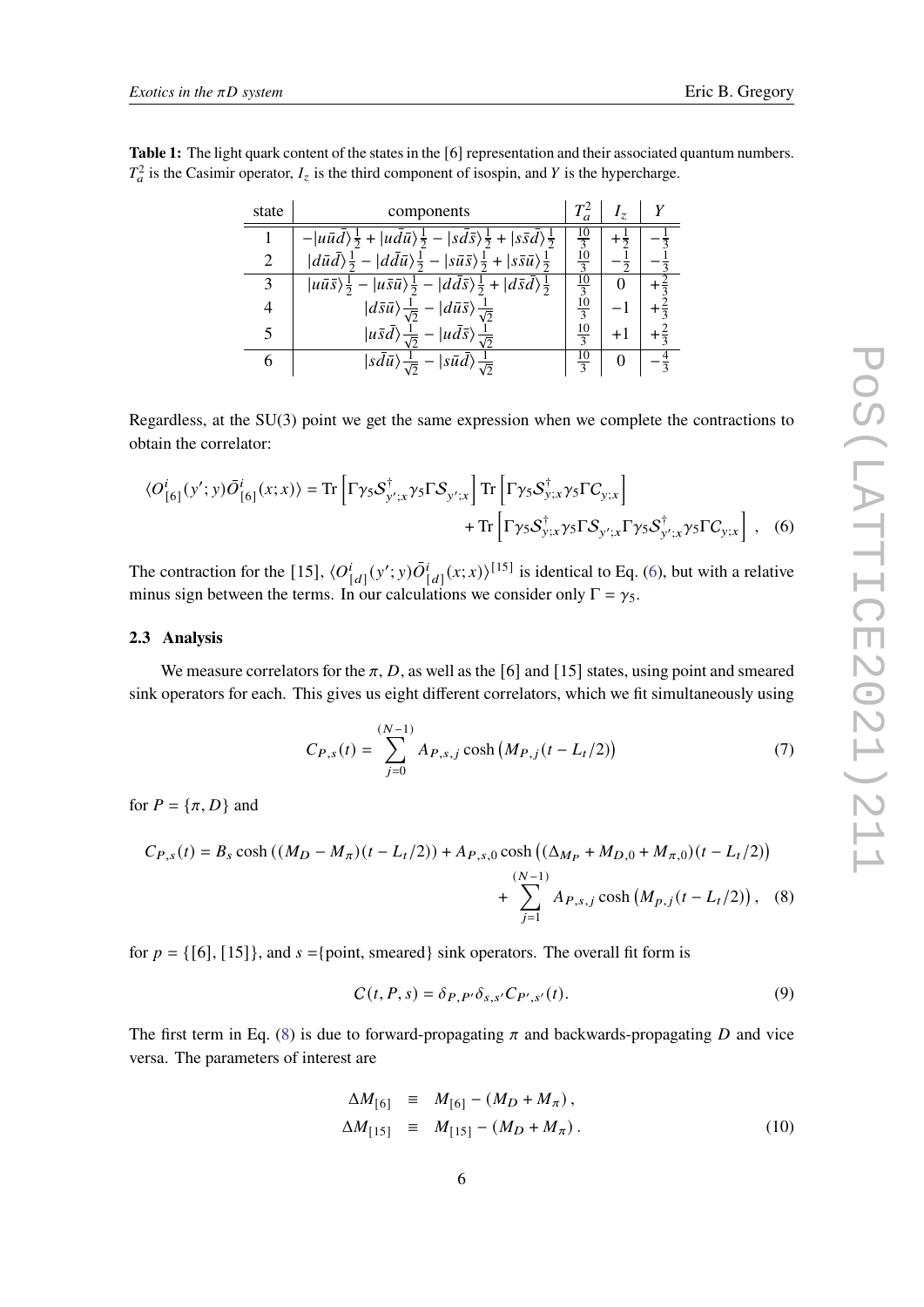<span id="page-6-0"></span>

**Figure 4:** Eight hadron correlators used for simultaneous 2-state fits with  $t_{\text{min}} = 5$  (see text). From top to bottom, the correlators represent:  $\pi_{pt}$ ,  $\pi_{sm}$ ,  $D_{pt}$ ,  $D_{sm}$ ,  $[6]_{pt}$ ,  $[15]_{pt}$ ,  $[6]_{sm}$ , and  $[15]_{sm}$ , with the subscripts "pt" and "sm" referring to point and smeared sink operators. Lattice data error bars are too small to be seen.

These will be negative for attractive states and positive for repulsive scattering states. The correlators and sample fits are shown in Fig. [4.](#page-6-0)

We performed ground-state  $(N = 1)$  and ground-state plus first-excited-state  $(N = 2)$  fits, varying a symmetric fit range  $t_{\min}$ ...( $L_t - t_{\min}$ ). We used jackknife resampling with a bin size of 15 (150 trajectories) to extract uncertainties on the fit parameters.

#### **3. Results, conclusions and future work**

Figure [5](#page-7-1) shows the resulting  $\Delta_M$  values. We find a statistically significant negative signal for  $\Delta_{M_{[6]}}$ , with little variation across the three volumes. For the [15] we see  $\Delta_{M_{[15]}} > 0$  for all three volumes. However,  $\Delta_{M_{[15]}}$  seems to approach zero as the volume increases, as would be expected in a scattering state.

Taken together these are consistent with the U<sub>Y</sub>PT predictions of the  $SU(3)$  [6] and [15] multiplets, and thus support the interpretation of the lowest-lying positive parity charmed mesons as hadronic molecules. In particular, the [6] state is beyond the simple  $c\bar{q}$  configurations and is explicitly exotic.

Our next step in future work is to remove the remaining ambiguity about these results by increasing the statistics, using more advanced fitting techniques, and performing a Lüscher finitevolume analysis.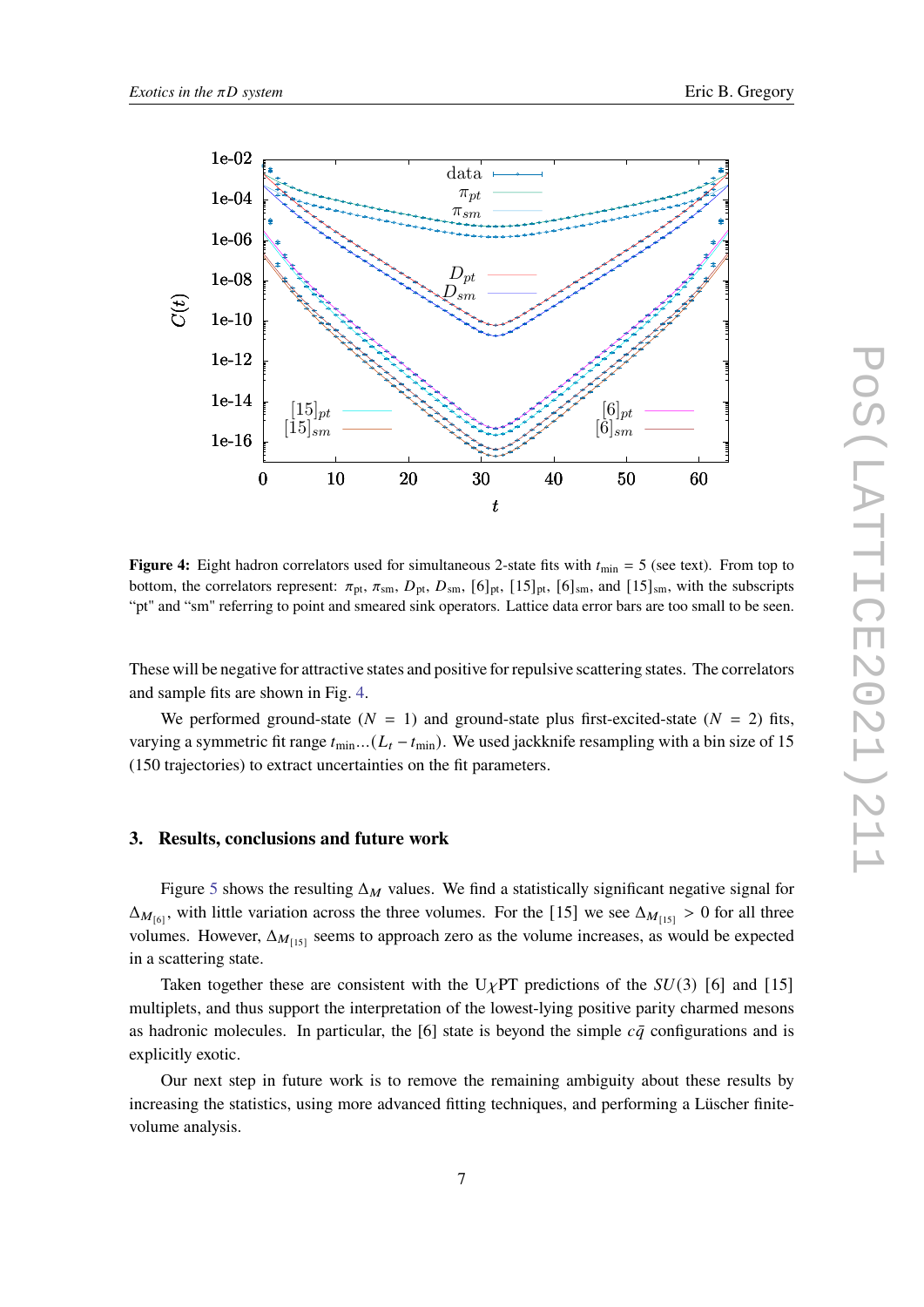<span id="page-7-1"></span>

**Figure 5:** Mass shifts  $\Delta M_{[6]}$  and  $\Delta M_{[15]}$  from two-state fits ( $N = 2$ ) as a function of  $t_{\text{min}}$ . A visible symbol indicates that the fit confidence ( $p$ -value) is near 1. Error bars are larger on the  $40<sup>3</sup>$  fits because there are fewer measurements per configuration.

# **4. Acknowledgements**

We thank Alessandro Pilloni, Evan Berkowitz, Andrea Shindler, David Wilson and Christopher Thomas for useful discussions. We are is indebted to André Walker-Loud for his insightful discussions related to backward propagating states. We are grateful to Balint Joo for assistance with CHROMA and to Kate Clark and Mathias Wagner for guidance with QUDA. This work is supported in part by the National Natural Science Foundation of China (NSFC) under Grant No. 11835015, No. 12047503, and No. 11961141012, by the NSFC and the Deutsche Forschungsgemeinschaft (DFG, German Research Foundation) through the funds provided to the Sino-German Collaborative Research Center "Symmetries and the Emergence of Structure in QCD" (NSFC Grant No. 12070131001, DFG Project-ID 196253076 – TRR110), and by the Chinese Academy of Sciences (CAS) under Grant No. XDB34030000 and No. QYZDB-SSW-SYS013.

## **References**

- <span id="page-7-0"></span>[1] S. Godfrey and N. Isgur, Phys. Rev. D **32**, 189-231 (1985) doi:10.1103/PhysRevD.32.189
- [2] S. Godfrey and K. Moats, Phys. Rev. D **93**, no.3, 034035 (2016) doi:10.1103/PhysRevD.93.034035 [arXiv:1510.08305 [hep-ph]].